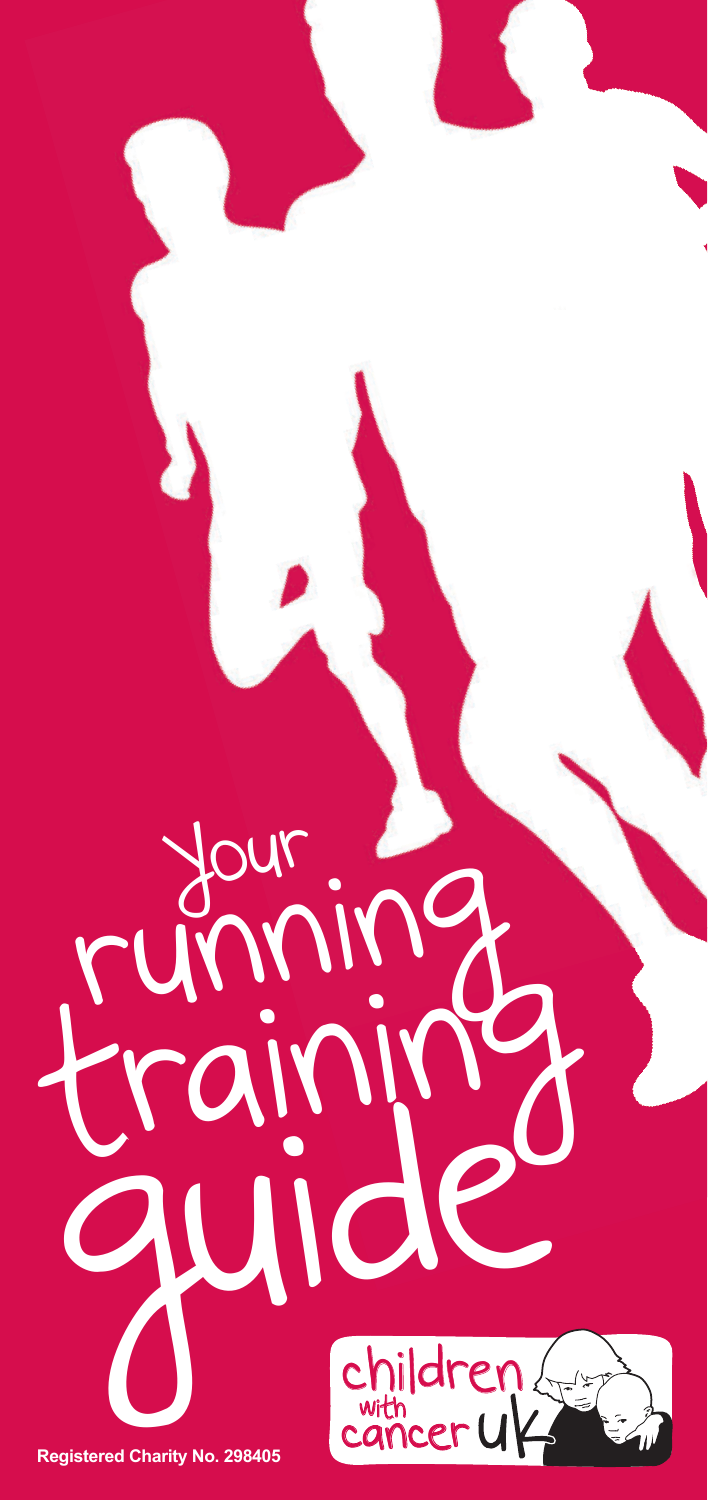# Thankyou

Thank you for choosing to run for Children with Cancer UK and supporting us in the fight against all childhood cancers.

This booklet contains lots of helpful training advice to support you in the lead up to race day.

Thank you from us all at the charity and, most importantly, the children who will benefit from your support.

CAZ

gin moi

children

Good

Iuck!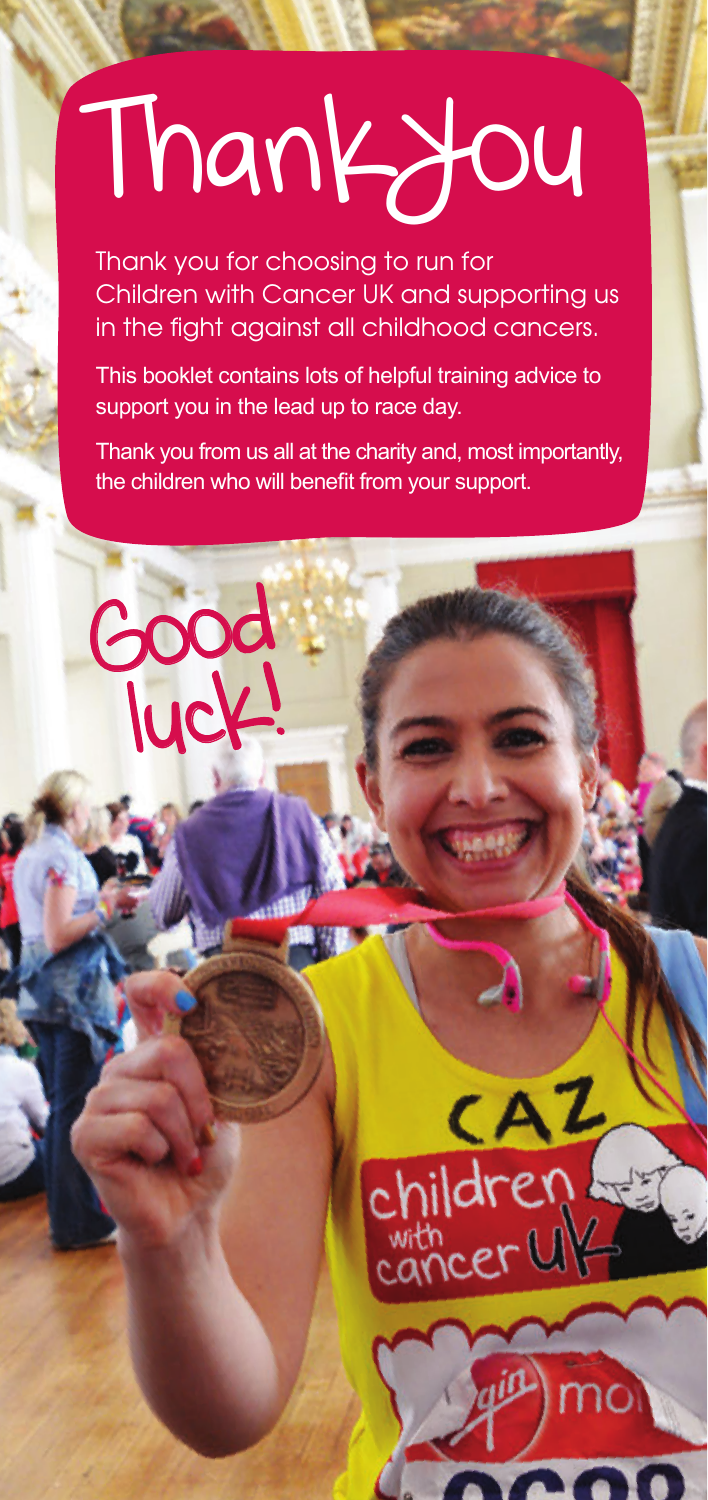### Getting started

Before starting out, it is a good idea to see your doctor for a medical or health assessment particularly if you smoke, have any pre-existing health conditions, history of disease in your family, or potential health conditions.

#### Shoes and clothing

A pair of good quality running shoes is the most important purchase you will make. Well-fitting running shoes are an investment in comfort, protection and injury prevention.

When purchasing your running clothing, the important thing is that you feel comfortable in what you will be wearing. Remember, please don't wear anything new on race day anything you wear should be tried and tested.

#### Setting goals

When starting your training, it's important to set yourself goals. This will give you something to aim for and help with your motivation. Why not use our training guides and set yourself goals in the lead up to the event?

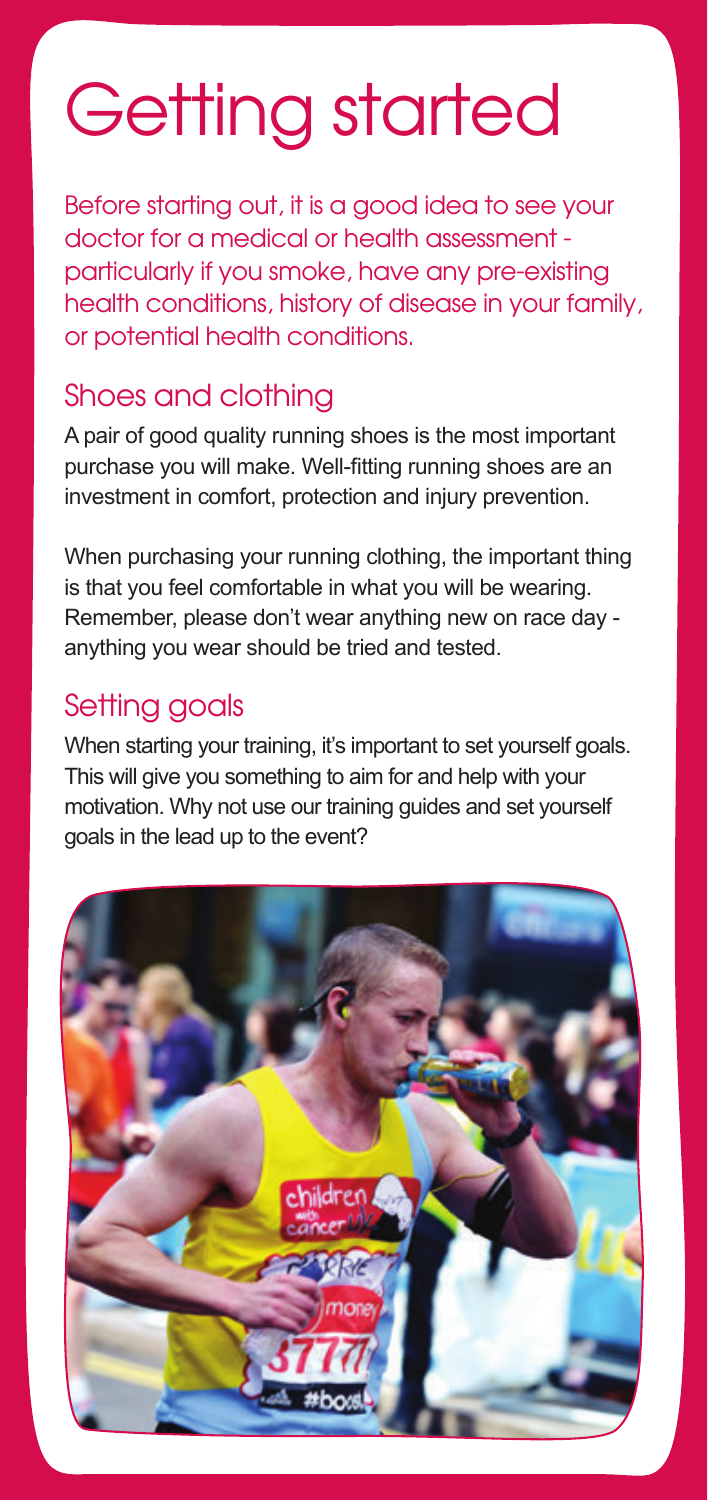### Warming up and cooling down

#### Warming up...

can help reduce the chances of getting an injury. This should be an integral part of your training.

#### Cooling down...

is just as important. Once your run is complete, you should ease down and stretch out gently. Stretches should cover all the major muscle groups, particularly the legs and back. Do remember to hold each stretch for 10-15 seconds.



## Diets and fluids

As we all know, a healthy and balanced diet is essential for good health.

The key to this is simple - everything in moderation, plus some extra carbohydrates if you're exercising.

When you exercise, your body needs extra water to keep you cool and to replace the fluid you lose in perspiration.

Drink before, during and after training. If you exercise while dehydrated, your temperature can rise quickly and could cause heatstroke. Remember to keep alcohol to a minimum, as it will contribute to dehydration.

Some people use sports drinks (isotonic) whilst running as these help to maintain fluid levels better. Sports drinks usually contain fluid, carbohydrates and sodium. Remember to check which drinks will be available on race day and train with them to best simulate your race day experience.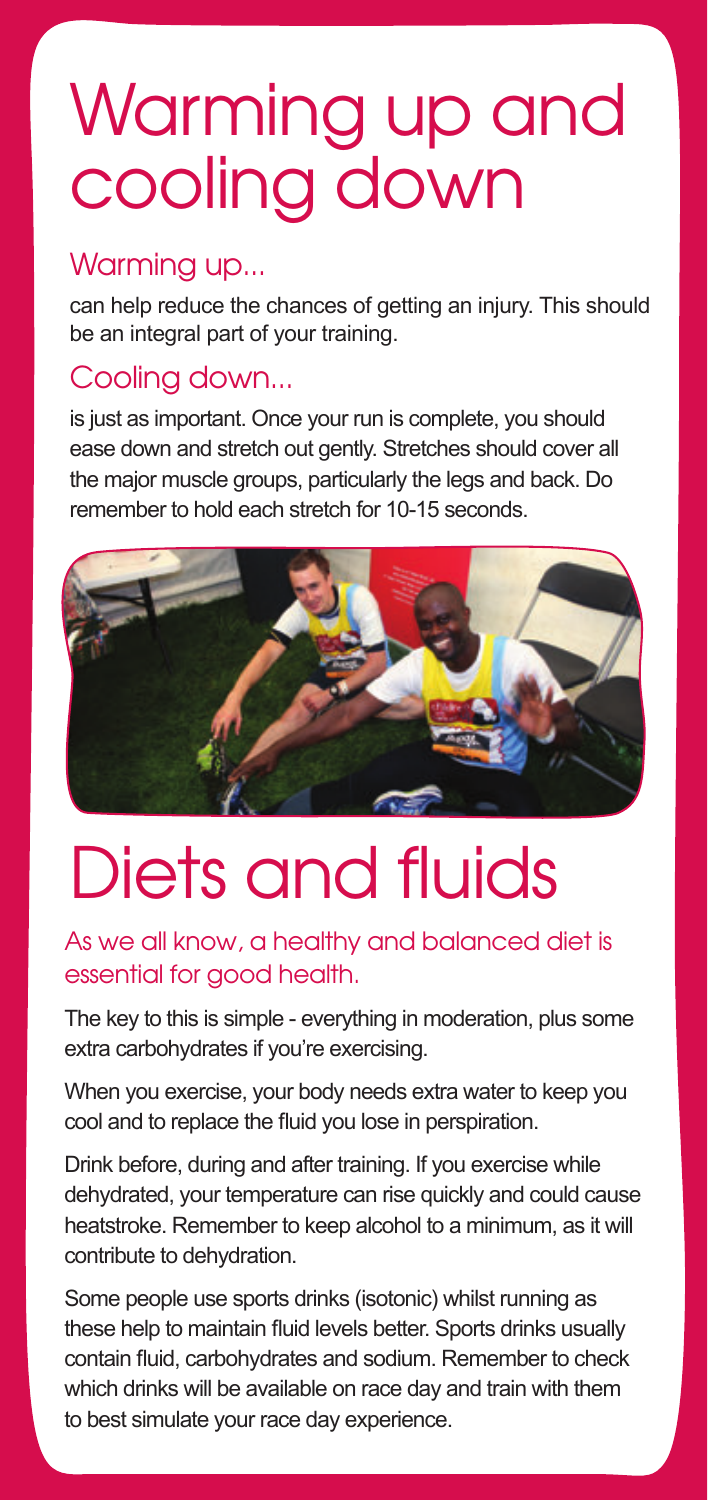### How to train

The key to all training is to start slowly and work your way up. Our training plans are a guide – only you know your own body and know what feels right. The most important goal is to finish the race in one piece and enjoy it, so start slowly and build up.

#### Additional training

Running will form the core of all your training but it is also beneficial to incorporate other types of fitness training in your programme, so that you get to the finish line in the best possible shape.

#### Flexibility training

Flexibility training is stretching at the end of the training session. This will keep your muscles long, supple and injury-free.

#### Cross-training

Cross-training is the name given to other forms of training (e.g. cycling and swimming) that complement your running training. This can be extremely beneficial as it allows your body to recover from a run whilst still providing training benefits.

#### Resistance training

Resistance training, or weight training, is very useful to strengthen all areas of the body, correcting any muscle imbalances.



#### Fartlek

Fartlek is a running technique whereby runners include a variety of speeds within each training session. This is not a technique for race day itself, but can work well during training runs to build up both your aerobic and anaerobic fitness.